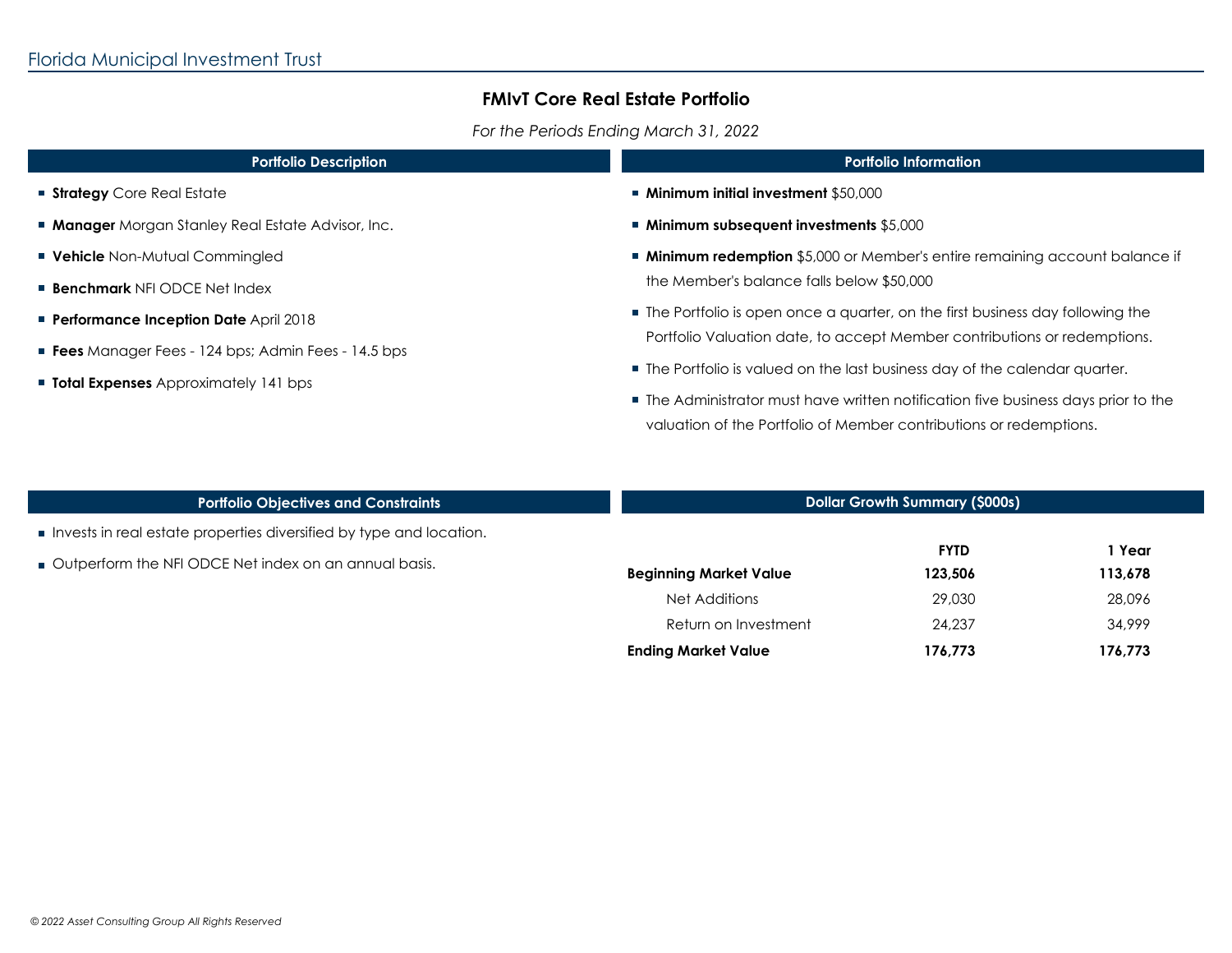### **FMIvT Core Real Estate Portfolio**

*For the Periods Ending March 31, 2022*

| <b>Account Description</b>                                            | <b>Fund Information</b>          |                  |
|-----------------------------------------------------------------------|----------------------------------|------------------|
| Strategy Core Real Estate                                             | ■ Gross Market Value             | \$44,405,000,000 |
| <b>Vehicle</b> Non-Mutual Commingled<br><b>Benchmark NFI ODCE Net</b> | ■ Net Market Value               | \$36,933,000,000 |
|                                                                       | ■ Cash Balance of Fund           | \$406,263,000    |
|                                                                       | $\blacksquare$ # of Properties   | 526              |
| <b>Performance Inception Date April 2018</b>                          | $\blacksquare$ # of Participants | 423              |

### **Performance Goals**

- **Invests in real estate properties diversified by type and location.**
- Outperform the NFI ODCE Net index on an annual basis.





#### ■East Midwest South West

*Characteristic and allocation charts represents data of the Prime Property Fund, LLC (Non-Mutual Commingled).*

 *© 2022 Asset Consulting Group All Rights Reserved*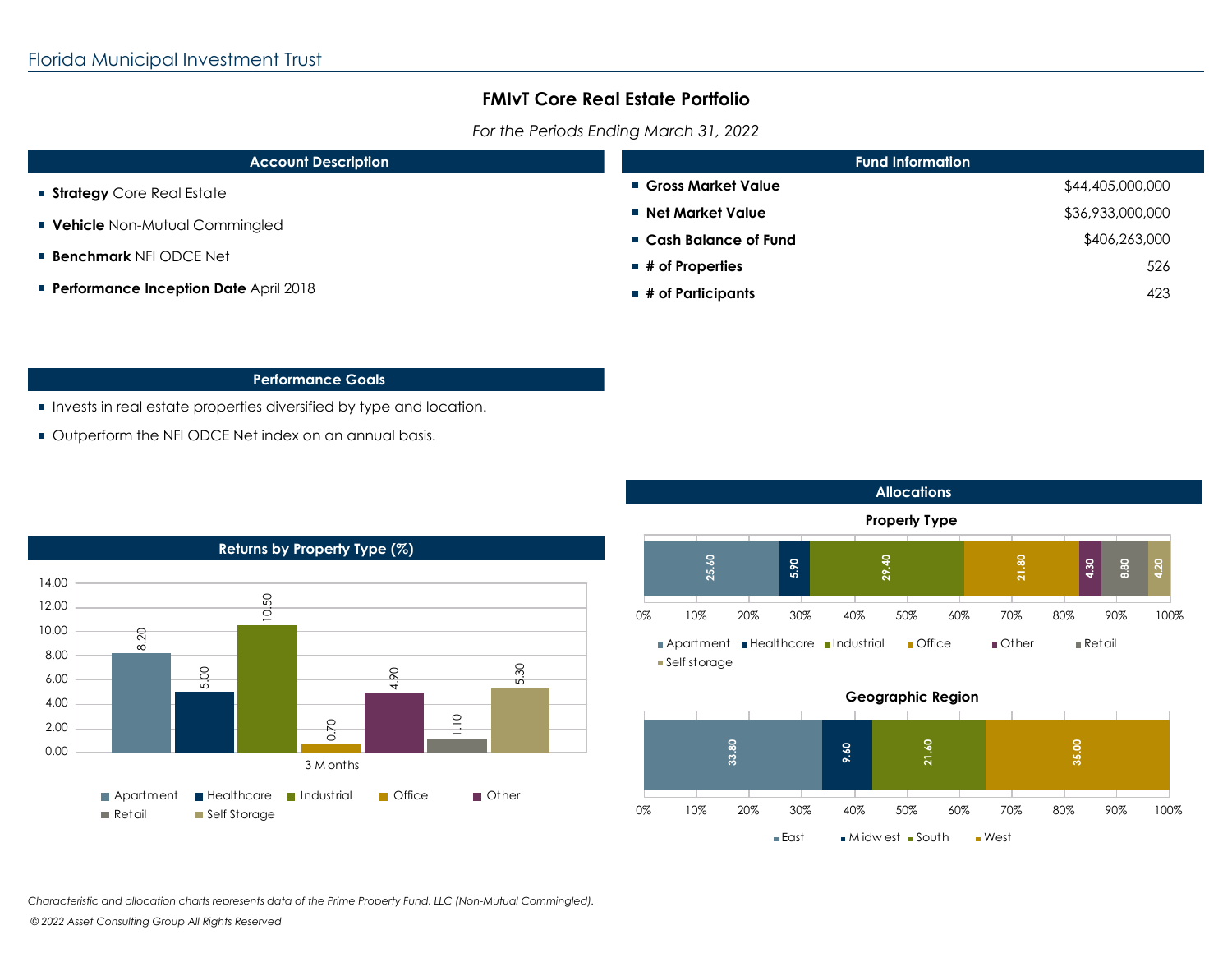# **FMIvT Core Real Estate Portfolio**

*For the Periods Ending March 31, 2022*



 *© 2022 Asset Consulting Group All Rights Reserved*